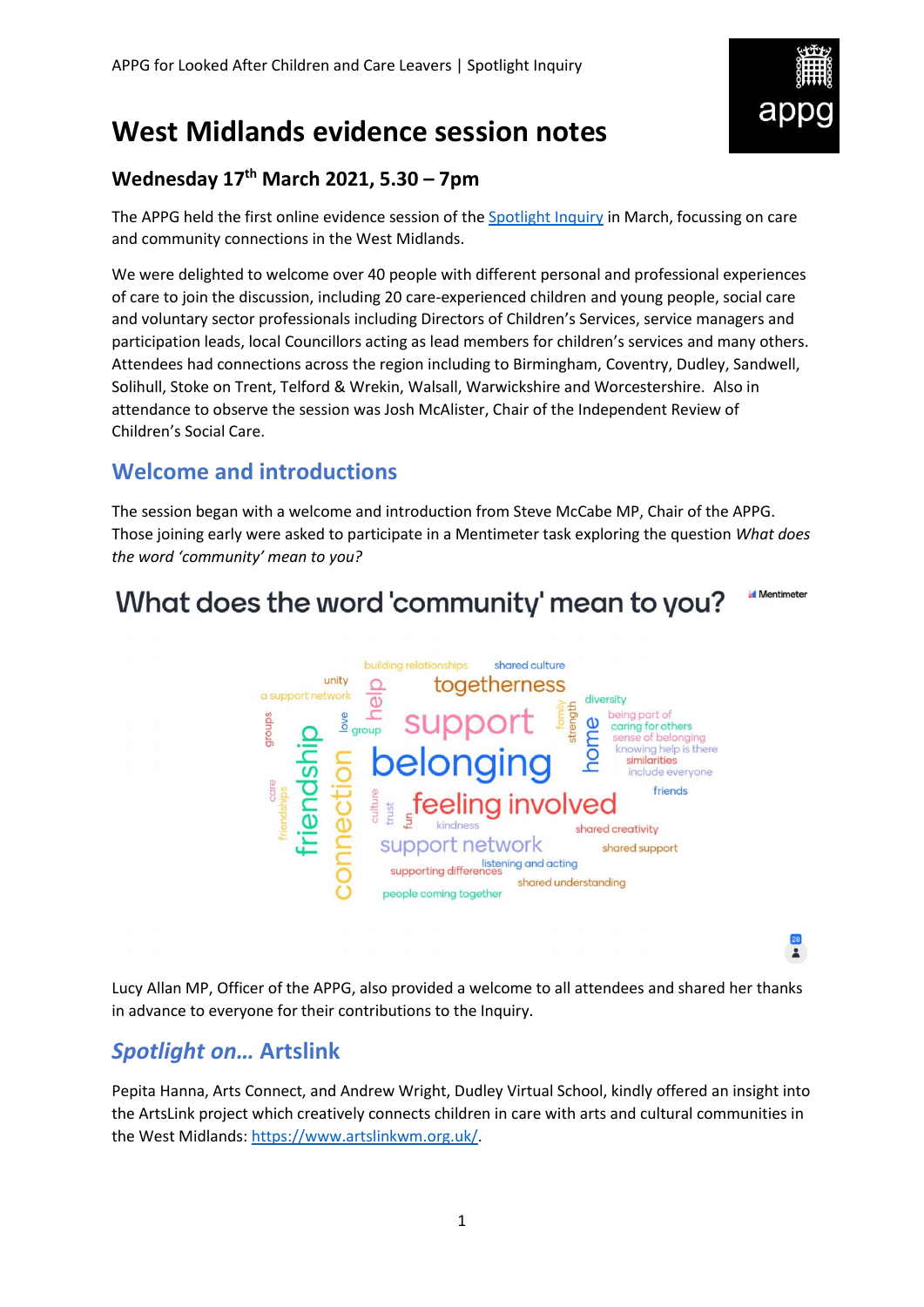Andrew outlined the aims of the project which works collectively with 14 Virtual Schools as a foundation across the West Midlands to support the education and wellbeing of children in care in the region and ensure they can access the arts. The past year had proved challenging with the move from face-to-face to online delivery as a result of the pandemic.

Pepita introduced Arts Connect, the bridge organisation funded by Arts Council England, which works alongside partners to bring communities within arts, culture and heritage together with children and young people in the region. Pepita outlined the three key strands of the Artslink project: give it a go (taster sessions, creating initial sparks of inspiration); make and create (building aspiration to develop interest, talent and skills); and make it mine (arts specialism, developing independence and potentially leading to qualifications or careers). Attendees heard about the online summer festival, training for people from arts, culture and heritage communities, the ICE (In Care Experience) toolkit to support artists and arts organisations in their work, and the 3,200 free arts and craft packs provided to children in care in the region during the pandemic.

Finally, Andrew shared some of the highlights from a recent conversation with the Dudley Children in Care Council about their involvement in Artslink, including the opportunity to have their artwork displayed on the website gallery and learning about different careers within the arts.

# **A conversation about care and community**

Steve McCabe MP chaired an open discussion with attendees for one hour on the Inquiry's theme of care and community, loosely framed around the four key questions below:

- 1. How can experiences of care impact on connections with communities? What are some of the barriers care-experienced young people often face?
- 2. What can be done to support care-experienced young people to feel connected to the communities which matter to them? What are some of the solutions?
- 3. How can wider communities be better supported to understand and respect their careexperienced members?
- 4. How has the Covid-19 pandemic changed community connections for care-experienced young people, and what can we learn from this?

Below are some of the key themes and insights shared by attendees verbally and in the chat. All direct quotations in italics come from the chat and are not intentionally assigned to any specific attendee referred to in the accompanying text.

### **Stigma**

A number of attendees highlighted the impact of negative stereotypes and stigma towards careexperienced people. One person shared their experience of being looked upon unfavourably by employers given the assumption that all care leavers were 'troublesome' and drug users; another person in the chat agreed and raised the common social class associations with being in care too. A young person attending shared how they had tried to connect with their local community in joining the army cadets but felt pushed out by others as a result of their care experience.

*"I agree from my experiences of being in the care system for onwards of 15 years young people in care and care leavers get a hell of a lot of judgement from others whether that is at college or school or applying for jobs saying that you have been or are in care you are instantly judged on that bit. There is a lot of stigma around care leavers and people in care and that needs to change."*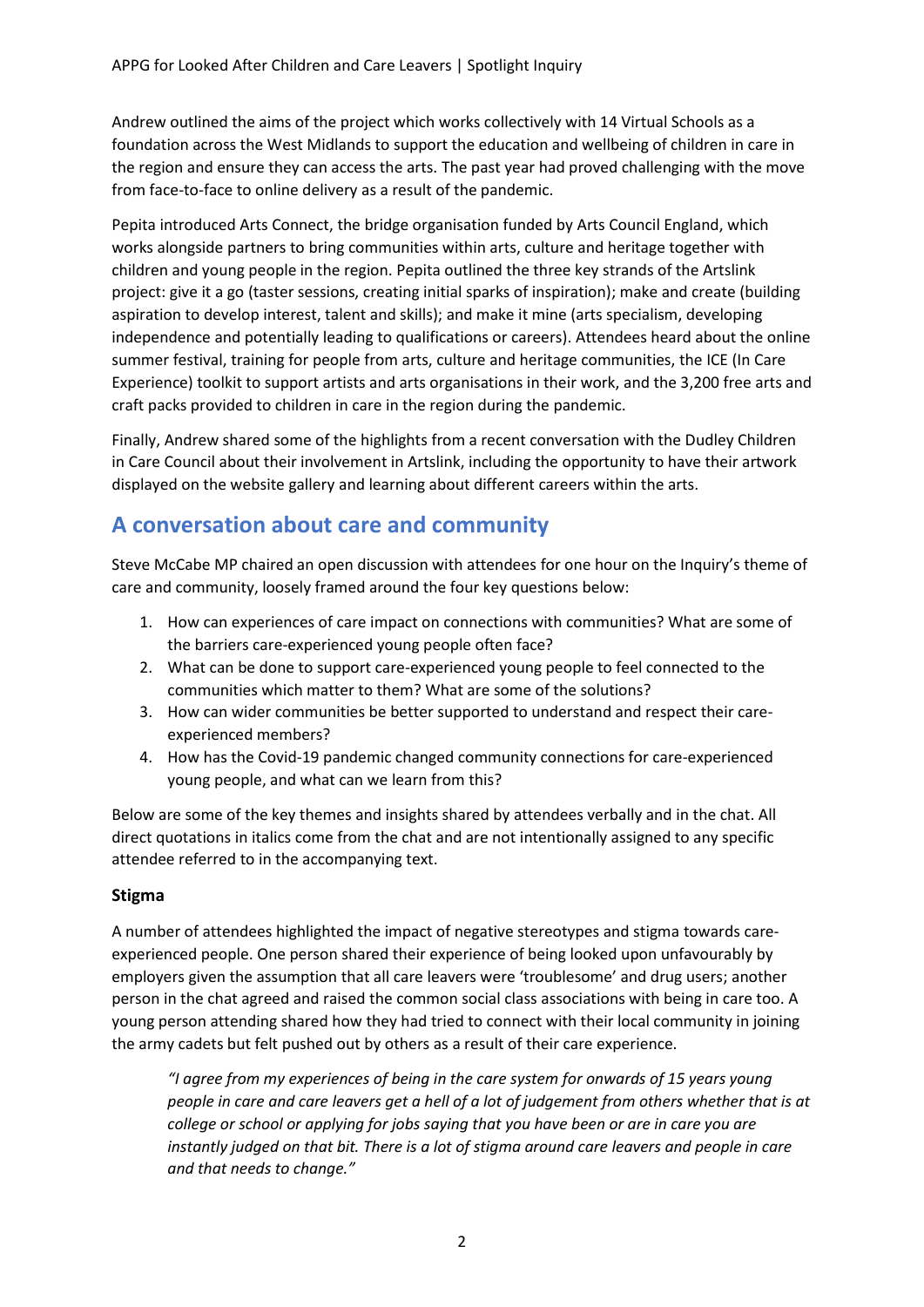*"So many young people I work with don't tell anyone they are in care (even their best friends) due to the feeling that they will be treated differently."*

Attendees with different personal and professional experiences in care identified some of the policies and processes around care and other systems which can reinforce this stigma, including as an adult, and particularly for care-experienced parents.

*"some organisations do automatic referrals if a parent is care experienced"*

*"Even at 30 the midwife asked if we had social care involvement when i said yes I had she said she would have to do some checks. I just brushed it off but my partner was furious."*

One attendee noted their experience had demonstrated that even the most successful care leavers are overlooked by non-care-experienced people, and that those in power rarely made enough effort to challenge this.

*"I do think the stigma prevents people like me, ever getting into the world where I'd ever be chosen to lead a review, become an MP, or even a civil servant, unless I did the care leavers scheme..."*

#### **Individual and community responses**

A key point raised was the importance of individual approaches to boosting community connections, and not assuming the care-experienced community to be homogenous.

*"So remembering that YP are all individual and we cannot be treated like a product and that everything is going to work in the same way"*

One attendee raised the power of individuals in care to break out of others' preconceptions of them and get involved in things within the community that carry them beyond the 'label' attached. Others challenged this, noting that we needed to improve the wider public's misconceptions of why children come into care (i.e. through no fault of their own) to reduce stigma, and that no child should be expected to face stigma in the first place and there was a collective community responsibility to advocate for them – they are children first and should be allowed to make the same mistakes as their peers without fear of retribution or labelling.

*"Its everyone's responsibility to challenge perceptions and not just the care experienced young people's responsibility"*

*"I think we also need to remember, the labels young people are given are always a reaction to something happening, it is a reaction to what they might be going though or because of what may have gone on in this past. Young people don't deserve these labels, it isn't a child's fault they have gone through what they have..."*

*"young person smokes cannabis… parents ground them… child in care smokes cannabis, referrals, meeting, recordings, therapy"*

Teachers and the police were among the groups who it was suggested would benefit the most from training and support to combat misconceptions and stigma. Many agreed this wasn't a problem which could or should be solved by children's social care alone, but others raised that local authorities as corporate parents were the key actors to creating change.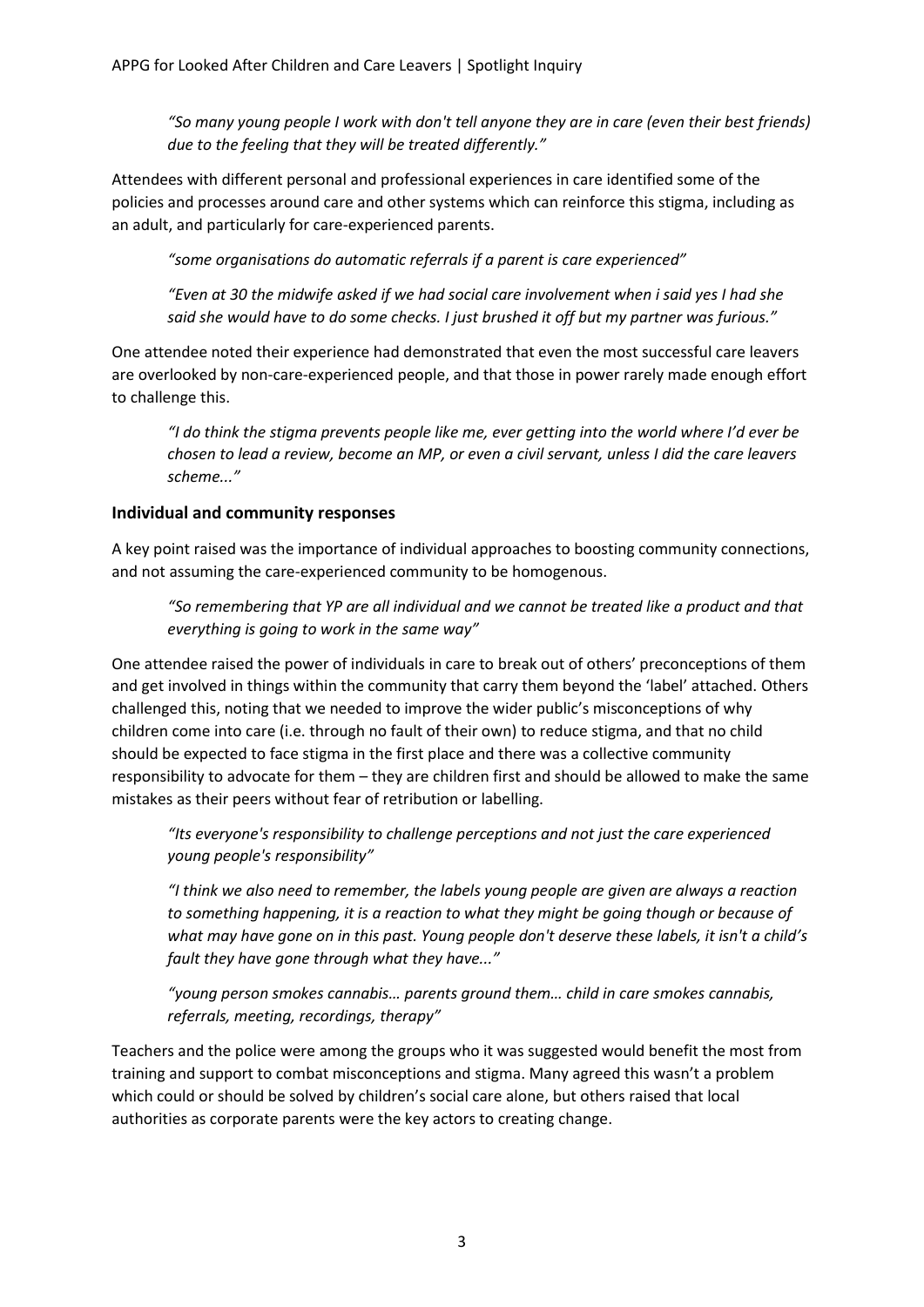*"[The police] said they were "setting up a relationship" with the kids home coz it was new and wanted to build a relationship with them coz we were bound to be bringing trouble their way..."*

*"When social services care more about what children think rather than what Ofsted think then things can change"*

*"I don't think it's just down to social workers though... it's early help, PA's (they have no training to help young people become independent..) police, communities, schools, NHS, etc. One thing social workers said to me recently was that they wanted to change around use of language for example, other agencies would change their language or words in documents back to older words we no longer use."*

*"it needs to be a community effort to make a difference with professionals and the wider community too!"*

#### **Leaving care**

The leaving care period was highlighted as a crucial point at which young people's connections to communities can be particularly fragile and need supporting by the care system. A participation lead drew attention to the false sense of community which can sometimes be created within care, and that young people can often feel unprepared and disconnected to their wider communities when pushed out of care from age 16.

A care-experienced professional highlighted their experience being left unsupported as a care leaver because they had been deemed 'one of the successful ones' due to their role working for the council, and therefore didn't need the same level of support as others; other attendees in the chat also reflected on similar experiences.

*"Yes, I agree!! And if you are a successful care leaver, godforbid you do need support..."*

### **Out of area connections**

Some attendees noted the additional challenges faced by young people who live out of their 'home' local authority area in keeping a connection back to where they may feel most comfortable. A Head of Service noted how this problem had increased both in terms of numbers placed out of area and the distance they were sent as a result of privatisation and sufficiency, impacting increasingly so on children's local connections to important places and people.

*"we need to keep as local to their original community as we can. it is so hard for anyone to move to a different community and then instantly build links"*

#### **Photos**

Some attendees shared their experiences being excluded from photos as a result of poorlyunderstood safeguarding concerns and the impact this had on their community connections (e.g. with friends at school or through community sports clubs or events). Some were not provided with an explanation by their carer or worker at the time for why they had been excluded from photos.

*"So there needs to be more listening to the yp and taking their feelings and views into account re photographs"*

*"there needs to be a 'can do' attitude so that exclusion from photos and trips abroad etc doesn't happen..surely there is a way of making things work!!"*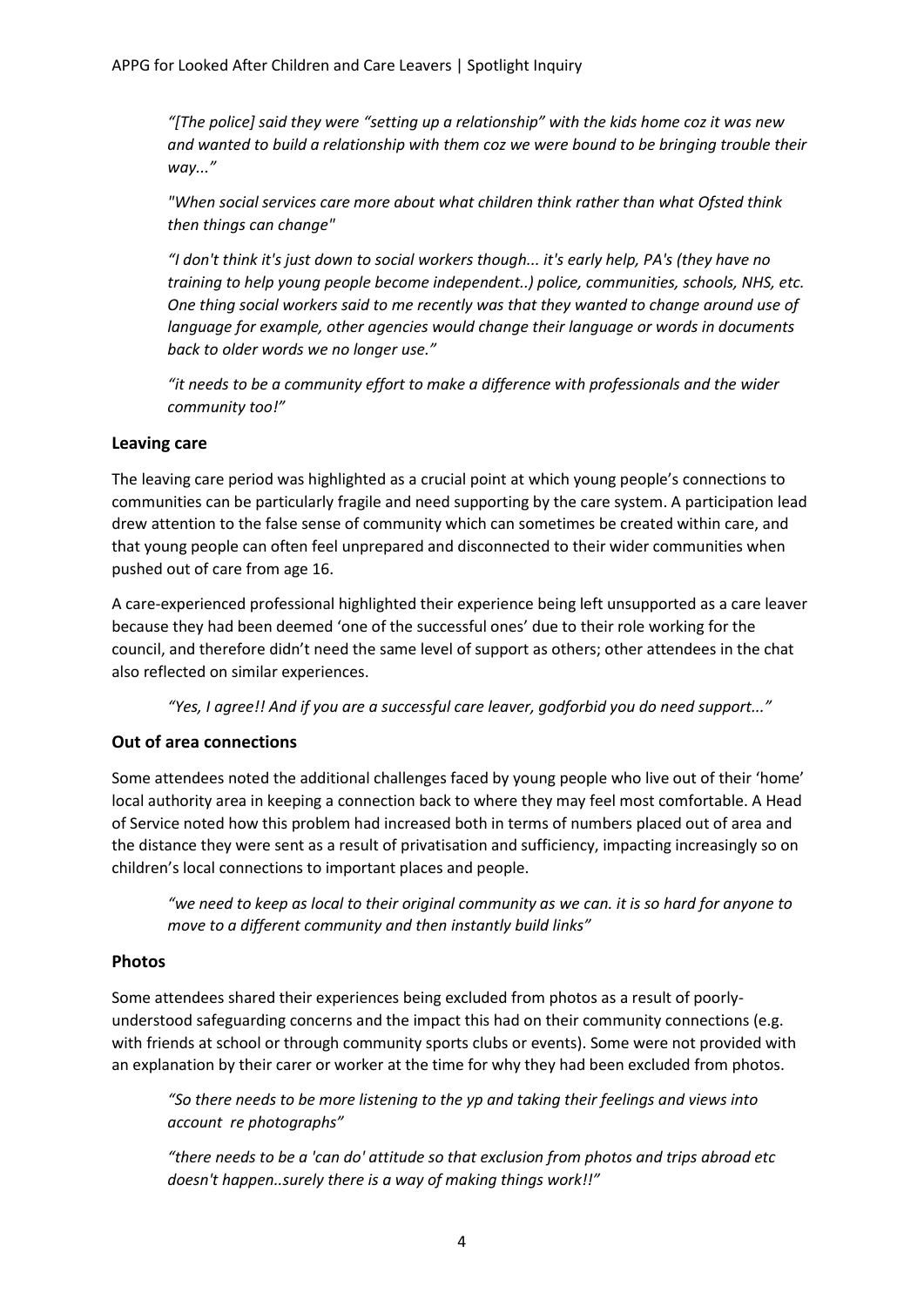Social care professionals noted that this often resulted from misinterpretations of guidance and a 'risk' focus which didn't take enough consideration of young people's experiences and relationships. Others noted similarities to other aspects of practice in the care system which felt governed by risk or professional concern rather than what was in the best interests of children.

*"It is a little like the 'you can't hug children in care'..."*

*"Oh my god this!!! No hugging is so damaging! I spent almost 2 years nor being allowed to hug staff"*

*"Certainly doesn't make you feel a part of the family/community. Just another thing that reminds you that you are different."*

#### **Impact of the Covid-19 pandemic**

A participation lead attending noted a recent meeting with care-experienced young people who had shared that the pandemic hadn't necessarily increased their isolation but had made them more acutely aware of this and how isolated they already were. A care leaver attending agreed with this and shared some of the feelings from their care leavers' forum members who felt isolated, particularly where they didn't have access to technology.

Another young person noted how the pandemic had impacted on their own and others' mental health, but were grateful to have received good support from their social worker. A participation lead emphasised that mental health was always the key issue raised by care-experienced young people at almost every session or event and must be more seriously considered.

*"the pandemic has highlighted how isolated Care Leavers actually are."*

*"Without the access to technology, mental health can be impacted and things like access to social housing can become a real struggle"*

*"I think Covid has affected children and leavers because you aren't able to see family face to face and that will affect people in care and leavers since you haven't seen them most in your life."*

*"Interesting when I have spoken to YP who have been brought up in such a technological age , when mental health issues have been discussed and I've said about the online platforms we have to support YP all say they are fed up online and just want to talk to someone in person!"*

### **Children's social care review**

The importance of the current review of children's social care in tackling some of the challenges was raised a number of times, particularly in its understanding of the generational impact of repeated failures of previous reviews or governments and the lack of trust this creates, and the wider reforms to children's social care which are needed. A Director of Children's Services drew attention to the importance of family safeguarding models which place an emphasis on supporting the whole family.

*"We have a child protection system which is designed to protect children from parents. This doesn't account for risks from outside family which means teenagers being brought into care due to community risks."*

*"Yes putting Families First and ensuring you have the funds is essential to the journey of all those you Journey alongside"*